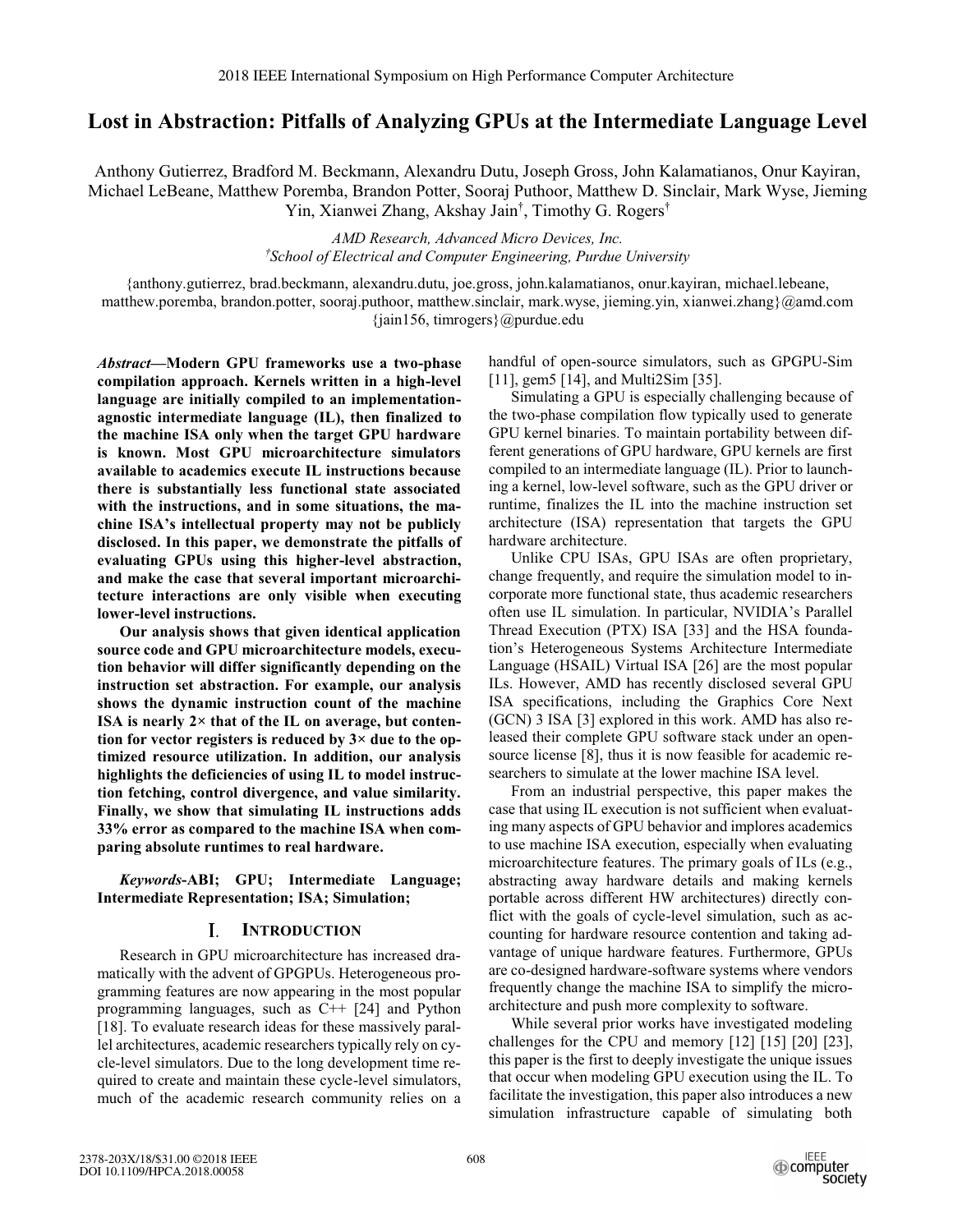

**Figure 1: Average of dissimilar and similar statistics.**

HSAIL and AMD's GCN3 machine ISA using the same microarchitecture model.

This paper explores the space of statistics for which IL simulation provides a faithful representation of the program under test, and those for which it does not. Figure 1 summarizes several key statistics that differ significantly between HSAIL and GCN3 and a few that do not. Specifically, due to significant code expansion, substantial differences in the application binary interface (ABI), and the lack of scalar instructions, HSAIL substantially underestimates the dynamic instruction count and the code footprint. Despite the significant underestimation in the instruction issue rate, HSAIL substantially overestimates GPU cycles, bank conflicts, value uniqueness within the vector register file (VRF), and instruction buffer (IB) flushes. Meanwhile, the lack of a scalar pipeline does not impact HSAIL's accuracy in estimating single instruction, multiple data (SIMD) unit utilization and the program's data footprint.

In summary, we make the following contributions:

- - We add support for the Radeon Open Compute platform (ROCm) [8] and the state-of-the-art GCN3 ISA to gem5's GPU compute model, and we demonstrate how using the actual runtimes and ABIs impact accuracy.
- $\bullet$  We perform the first study quantifying the effects of simulating GPUs using an IL, and we identify when using an IL is acceptable and when it is not.
- - Furthermore, we demonstrate that anticipating the impact IL simulation has on estimating runtime is particularly hard to predict and application dependent, thus architects cannot simply rely on "fudge-factors" to make up the difference.

#### **BACKGROUND** II.

# *A. GPU Programming*

GPUs are programmed using a data parallel, streaming computation model. In this model a kernel is executed by a collection of threads (named work-items in the terminology applied in this paper). A programmer, compiler, or au-



**Figure 2: Block diagram of the compute unit pipeline.**

tomation tool is responsible for identifying the computation forming the kernel. Modern GPUs support control flow operations allowing programmers to construct complex kernels. High-level GPU programming languages define kernels using the single instruction, multiple thread (SIMT) execution model. Threads in a kernel are subdivided into workgroups, which are further subdivided into wavefronts (WF). All work-items in a WF are executed in lock step on the SIMD units of a compute unit (CU). Additionally, AMD's GCN3 architecture includes a scalar unit with corresponding scalar instructions. The use of these scalar instructions is transparent to the high-level application programmer, as they are generated by the compilation toolchain and are inserted into the WF's instruction stream, which also includes vector instructions.

### *B. GPU Hardware*

CUs are the scalable execution units that are instantiated many times within a GPU. GPUs also typically include a multi-level cache hierarchy to improve memory bandwidth and command processors (CP), which are also called packet processors using HSA terminology [25], to manage work assignment.

Figure 2 provides a high-level block diagram of the CU model in gem5, which is based on AMD's GCN3 architecture [2]. Each CU contains four SIMD engines, a scalar unit, WF slots, local and global memory pipelines, a branch unit, a scalar register file (SRF), a VRF, a private L1 data cache, memory coalescing logic, and an on-chip local data share (LDS). Each CU is connected to shared L1 scalar data and instruction caches, which connect to memory through a shared L2 cache.

The GCN3 design splits the CU into four separate sets of SIMDs, each of which executes a single instruction (same PC) in lockstep on sixteen lanes. Thus, a single 64 work-item WF instruction is executed across 4 cycles. The GCN3 scalar unit's primary purpose is to handle control flow and to aid address generation.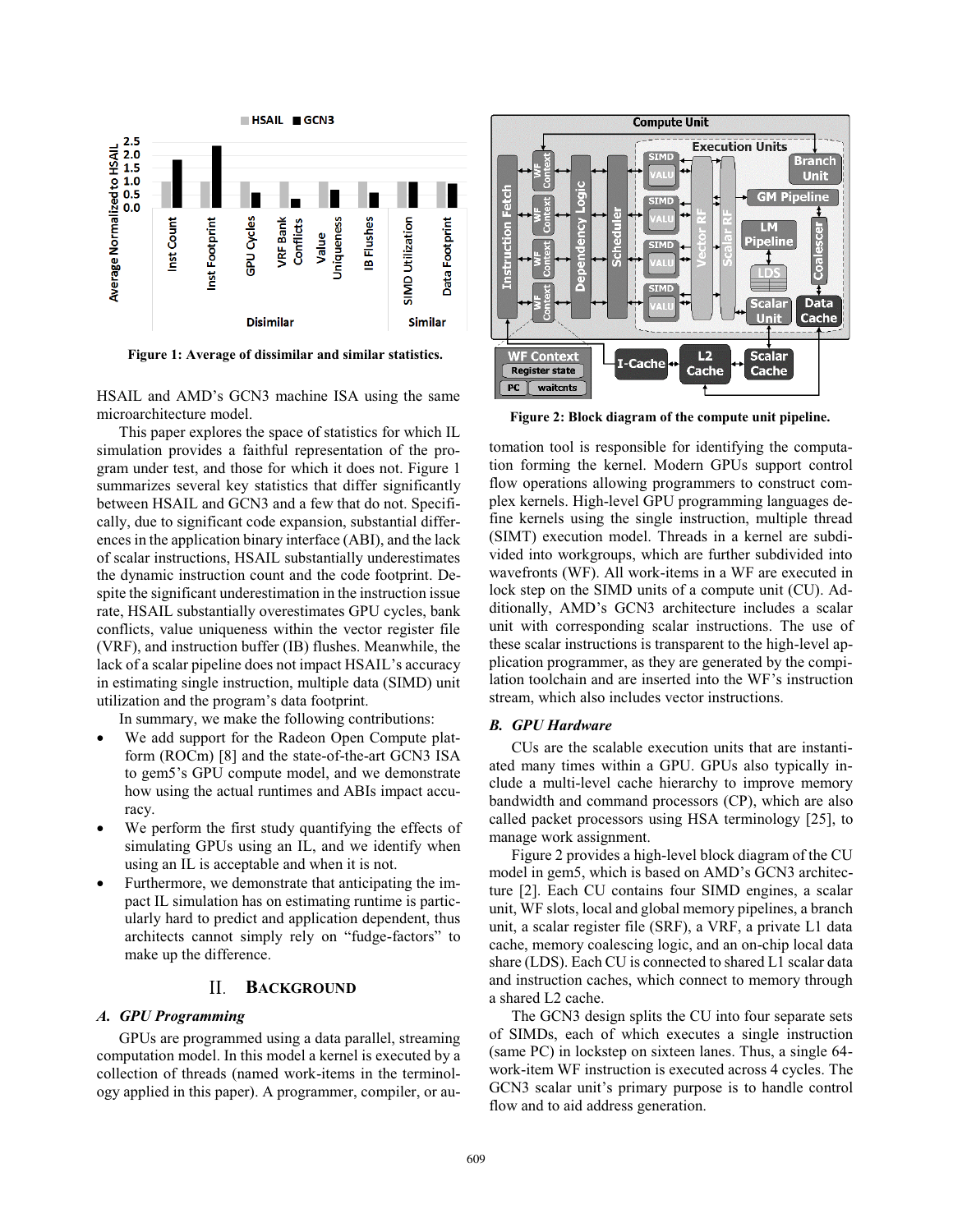| # Return Absolute WI ID<br>workitemabsid \$v0, 0; | # Read AQL Pkt<br>$s$ load dword $s10, s[4:5]$ , $0x04$         |
|---------------------------------------------------|-----------------------------------------------------------------|
|                                                   | # Wait for number of s loads = 0<br>$s_w$ vaitcht lgkmcnt $(0)$ |
|                                                   | # Extract WG.x Size from Pkt<br>s_bfe s4, s10, 0x100000         |
|                                                   | # Calculate WG.X ID<br>s_muls4, s4, s8                          |
|                                                   | # Calculate Global TID<br>$v\_add$ $v117$ , $vcc$ , $s4$ , $v0$ |

**Table 1: Instructions for obtaining work-item ID.**

# **III. ABSTRACTION AND MODELING DIFFERENCES**

#### *A. ABI Implementation*

A key component of GPU execution that is not captured when running HSAIL kernels is the ABI. The ABI defines the interface between the application binary (e.g., ELF), ISA, and operating system (OS). Examples of things that an ABI specifies include: function calling conventions, where data segments are placed in memory, the location of values such as the program counter (PC), which registers are used for argument passing, and the meaning of arguments passed to ISA system call instructions.

The ABI for GCN3 kernels dictates which registers must be initialized, where special values (e.g., condition codes) are stored, how code is loaded, and dispatch packet format. In contrast, HSAIL lacks an ABI definition, and allows individual vendors to customize the implementation to the details of their hardware. The result of using HSAIL is that simulators must simplify the functionality of certain instructions and features; however, the remaining subsections point out that without supporting the full ABI, many important microarchitecture interactions are missed.

#### *1) Kernel Launch and State Initialization*

One of the key aspects of GPU simulation that is particularly affected by the lack of an ABI is the kernel launch flow. In preparation for kernel launch, the runtime, kernel driver, and the CP perform several tasks, most notably initialization of register state and kernel arguments.

The kernel launch flow for HSAIL interprets the real kernel launch packet (via the HSA packet processor) and extracts relevant information, such as CU resource requirements and workgroup sizes. The simulator gathers and stores this information in order to service HSAIL instructions, which amounts to using a simulator-defined ABI. In some cases (e.g., when gathering kernel arguments) the simulator must maintain state that is not visible to the IL.

For GCN3 kernels, the real ABI information allows the simulator to model ABI initialization similar to real hardware. The CP traverses runtime data structures to extract values and initialize the necessary register state. The loader also inspects data structures in the ELF binary to obtain other pertinent information. Before a kernel launches, the required values (kernel argument addresses, workgroup

| #load kernarg at addr %arg1<br>ld_kernarg \$v[0:1], [%arg1] | # mv kernarg base to $\sqrt{1:2}$<br>$v_mov v1, s6$<br>$v_mov v2, s7$<br>#load kernarg into v3<br>flat_load_dword v3, v[1:2] |
|-------------------------------------------------------------|------------------------------------------------------------------------------------------------------------------------------|

**Table 2: Instructions for kernarg address calculation.**

sizes, etc.) are loaded into the register files, and the GCN3 instructions are aware of the semantics of each initialized register.

As an example, it is often beneficial for a work-item to know its thread ID (e.g., to index into an array). HSAIL can obtain an ID using one instruction, and Table 1 shows that this functionality requires several GCN3 instructions. Specifically, the GCN3 code must first obtain the workgroup size from its launch packet, whose address is stored in s[4:5]. Then each lane multiplies the size by its workgroup ID, which is stored in s8. Finally, each work-item adds its base ID within the WF (stored in v0), resulting in the global ID. As a result, the single *absworkitemid* instruction is expanded into five GCN3 instructions as required by the ABI.

The expansion of HSAIL's absworkitemid instruction is one example that demonstrates how the lack of ABI can overly simplify the instruction stream and omit important register and memory accesses. The remainder of this section highlights several more examples.

### *2) Accessing Special Memory Segments*

An expansion similar to that of the absworkitemid instruction, occurs for memory instructions as well. Comparable to typical CPU memory addressing, GPU memory address generation often applies an offset to a known base address stored in one or more registers. This is particularly the case for accesses to special memory regions, known as *segments*, defined by the HSA standard [25][26].

HSA specifically defines the following memory segments in the virtual address space, which have special properties and addressing requirements: *global*, *readonly*, *kernarg*, *group*, *arg*, *private*, and *spill* [25][26]. For example, the private memory segment has a base address that is shared per process, and individual work-items must use several offsets and stride sizes to get the base address for their portion of the private segment. The information required to obtain an individual work-item's private segment address is stored in a private segment descriptor, which occupies four scalar registers. In HSAIL, segment-specific memory instructions imply a base address that is usually maintained by the simulator, whereas GCN3 only includes segment-agnostic memory instructions. Specifically, GCN3 kernels store their segment base addresses in registers that are set by previously executed ISA instructions, or by the ABI initialization phase of dispatch.

Table 2 shows how the ABI impacts kernel argument accesses in GCN3 and HSAIL, respectively. Kernel argument memory is defined as a special HSA segment, similar to private memory. For GCN3, the ABI specifies that the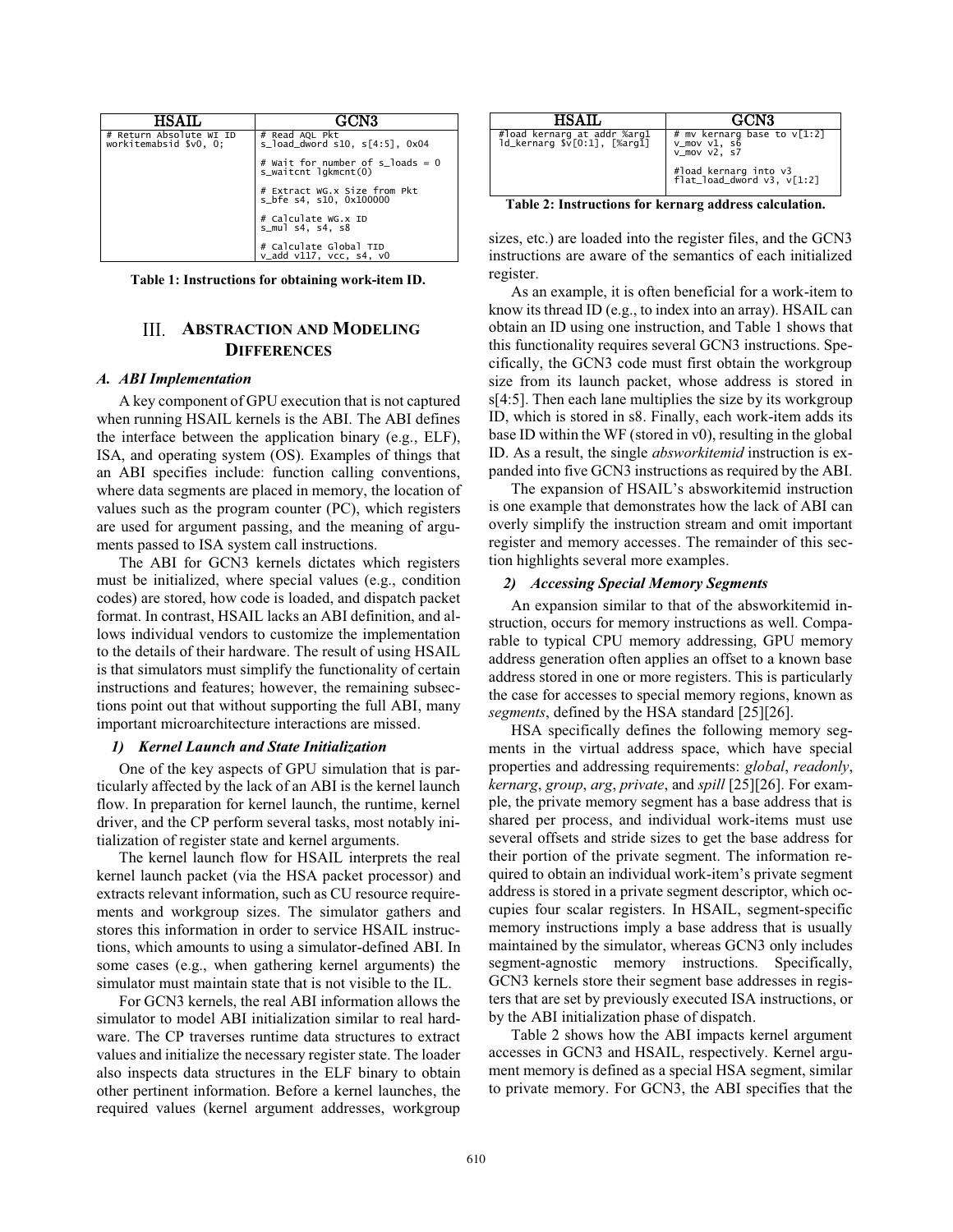

**Figure 3: Managing control flow (HSAIL vs. GCN3). Note numbers indicate order of operations.**

kernel argument base address must be placed in two scalar registers (s[6:7] in this example) and instructions are generated to move this address into the appropriate vector registers needed for the load's address operand. HSAIL, however, has no such ABI, therefore it uses abstract labels such as %arg1 to indicate the address for the first kernel argument. Because of this, HSAIL is unaware of the value redundancy of moving a single scalar value into each vector lane, and simply loads address operands, perhaps even from functional simulator state rather than from main memory.

#### *B. Awareness of Microarchitecture Features*

# *1) GCN Scalar Pipeline*

HSAIL is a SIMT ISA, with each work-item representing one thread, whereas GCN3 is a vector ISA (i.e., the execution mask is exposed to the ISA) with some instructions targeting a scalar pipeline. Fundamentally, HSAIL instructions define the execution semantics of individual workitems, whereas GCN vector instructions semantically represent the execution of an entire WF. Each ISA has a unique view of the underlying hardware resources, and direct execution of HSAIL requires much more complex hardware. For example, the finalizing compiler (a.k.a. finalizer) inserts *waitcnt* instructions into the GCN3 instruction stream (see §III.B.2)) to greatly simplify dependency management. Similarly, the finalizer inserts scalar instructions within the GCN3 instruction stream, alongside vector instructions, in order to manage the WF's control flow and perform other scalar tasks such as address generation. The scalar unit is shared among all SIMD units within the compute unit and is also responsible for handling synchronization and pipeline scheduling via workgroup barrier instructions, NOPs, and waitcnts.

#### *2) Dependency Management*

GCN3's dependency management is another example of hardware-software co-design that enables GPUs to be fast, efficient throughput engines. Specifically, AMD GPUs do not use a hardware scoreboard, although minimal dependency logic (e.g., bypass paths) exists. Instead of relying on dedicated hardware, it is the responsibility of the finalizer to ensure data dependencies are managed correctly. For deterministic latencies, the finalizer will insert independent or NOP instructions between dependent instructions. For memory instructions, whose timing is not deterministic, waitcnt instructions are inserted to ensure stale data is not read. Waitcnt instructions will stall execution of a WF until the number of memory instructions in flight equals the specified value. For instance, if 0 is specified, the waitcnt instruction will stall the WF until all prior memory instructions complete. Table 1 demonstrates how a waitcnt may be used. In this example, the waitcnt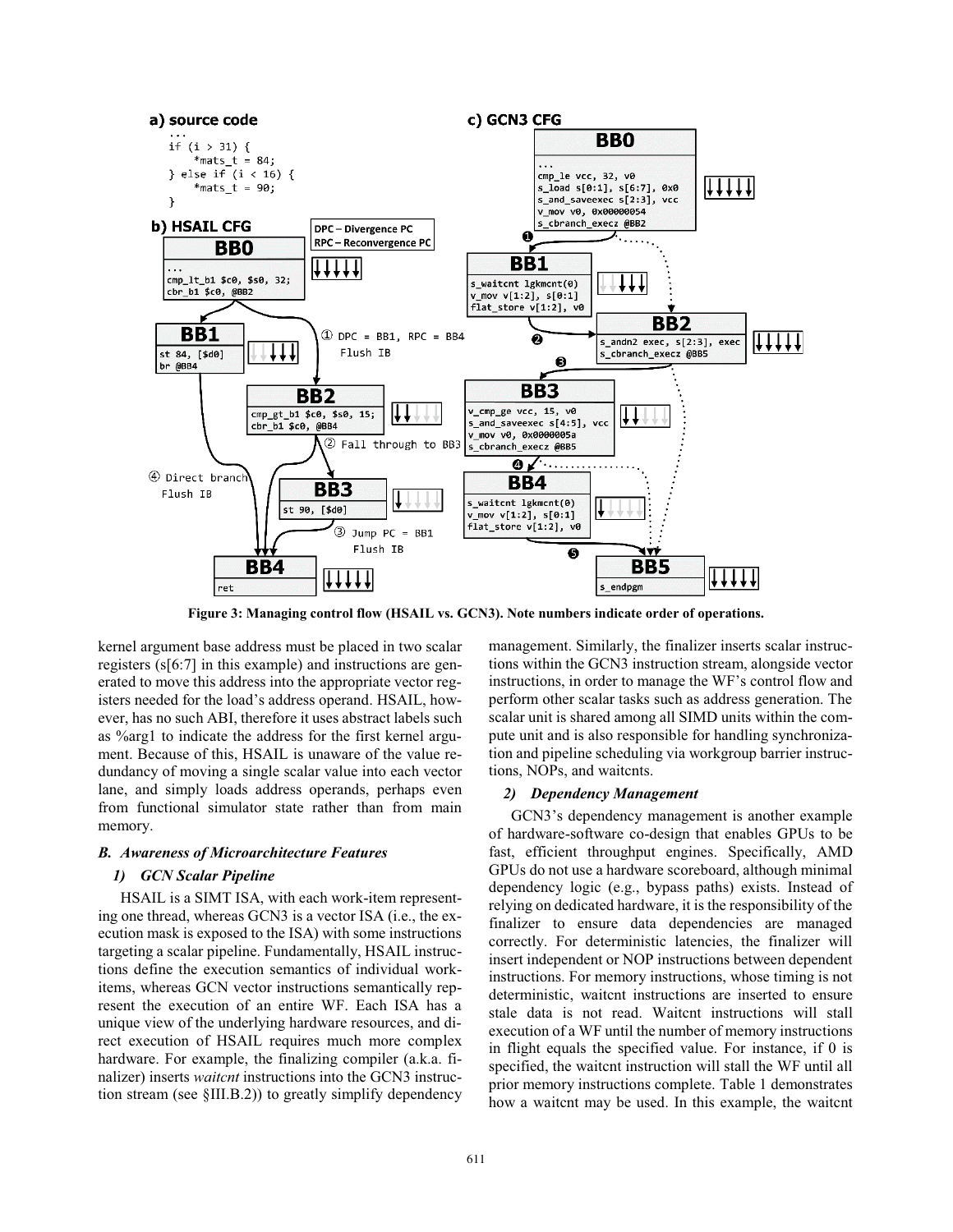| <b>HSAIL</b>                                                                                                                                                                                                                                                                                                                                                                                                                         |  |  |
|--------------------------------------------------------------------------------------------------------------------------------------------------------------------------------------------------------------------------------------------------------------------------------------------------------------------------------------------------------------------------------------------------------------------------------------|--|--|
| # Perform Divide<br>div $\sqrt{17:18}$ , $\sqrt{11:12}$ , $\sqrt{12:2}$                                                                                                                                                                                                                                                                                                                                                              |  |  |
| GCN3                                                                                                                                                                                                                                                                                                                                                                                                                                 |  |  |
| # Scale Denominator (D)<br>v_div_scale v[3:4], vcc, v[1:2], v[1:2], s[4:5]<br>v mov $v[5:6]$ . $s[4:5]$                                                                                                                                                                                                                                                                                                                              |  |  |
| # Scale Numerator (N)<br>v_div_scale v[5:6], vcc, v[5:6], v[1:2], v[5:6]                                                                                                                                                                                                                                                                                                                                                             |  |  |
| # Calculate 1/D<br>$v_{rcp}$ $v[7:8]$ , $v[3:4]$                                                                                                                                                                                                                                                                                                                                                                                     |  |  |
| # Calculate Quotient and Error<br>$v_{\text{max}}$ $v_{\text{max}}$ $v_{\text{max}}$ $v_{\text{max}}$ $v_{\text{max}}$ $v_{\text{max}}$ $v_{\text{max}}$ $v_{\text{max}}$ $v_{\text{max}}$<br>v_fma v[7:8], v[7:8], v[9:10], v[7:8]<br>$v_{\text{max}}$ $v[9:10]$ , $v[3:4]$ , $v[7:8]$ , $1.0$<br>v_fma v[7:8], v[7:8], v[9:10], v[7:8]<br>$v_{\text{mul}}$ $v[9:10]$ , $v[5:6]$ , $v[7:8]$<br>v fma v[3:4].-v[3:4].v[9:10]. v[5:6] |  |  |
| # Calculate Final O<br>v_div_fmas v[3:4],v[3:4],v[7:8],v[9:10]                                                                                                                                                                                                                                                                                                                                                                       |  |  |
| # Fixup Q<br>v_div_fixup v[1:2],v[3:4],v[1:2],s[4:5]                                                                                                                                                                                                                                                                                                                                                                                 |  |  |

**Table 3: Instructions for 64-bit floating point division.**

ensures that the *s\_bfe* instruction's dependence on s10 is satisfied before allowing execution to continue beyond the waitcnt.

HSAIL instructions are created by the compiler without regard for dependent instructions, therefore the simulator must include scoreboard logic to manage dependent instructions even though the logic does not exist in the actual GPU. Furthermore, the lack of intelligent instruction scheduling increases stalls due to RAW or WAR dependencies.

#### *C. Instruction Set Functionality and Encoding*

The previous subsection identified several situations related to the ABI and microarchitecture features where a few HSAIL instructions expanded into many more instructions when executing GCN3. This subsection identifies a few more situations that specifically relate to instruction set functionality and its impact on instruction fetch. Specifically, this section looks at three examples: 1) control flow management, 2) floating point division, and 3) instruction fetch.

#### *1) Managing Control Flow*

A unique issue that arises in GPUs is control flow divergence. Control flow divergence occurs when not all work-items in a WF follow the same control flow path. When handling divergence, GPUs execute both paths of a branch serially, possibly diverging multiple times down each path until the paths reconverge. A key difference between GCN3 and HSAIL is the visibility of the execution mask to the ISA. Because GCN3 instructions can view and manipulate the execution mask, the compiler is able to layout basic blocks (BB) in the control flow graph (CFG) serially, thereby mitigating the need for a reconvergence stack (RS) when control flow is reducible, which is the common case. In the case of irreducible control flow, GCN3 kernels will manage a software reconvergence stack, however this was not encountered in our benchmarks.

| 8 Compute Units, each configured as described below: |                                       |  |  |
|------------------------------------------------------|---------------------------------------|--|--|
| <b>GPU Clock</b>                                     | 800 MHz, 4 SIMD units                 |  |  |
| Wavefronts                                           | 40 (each 64 lanes)/oldest-job first   |  |  |
| D\$ per CU                                           | 16kB, 64B line, fully associative     |  |  |
| <b>VRF/SRF</b>                                       | 2,048 vector/800 scalar               |  |  |
| <b>Memory Hierarchy</b>                              |                                       |  |  |
| 512kB, 64B line, 16-way<br>L2\$ per 4CUs             |                                       |  |  |
|                                                      | write-through (write-back for R data) |  |  |
| I\$ per 4 CUs                                        | 32kB, 64B line, 8-way                 |  |  |
| DRAM                                                 | DDR3, 32 Channels, 500 MHz            |  |  |
| .<br>$\sim$                                          |                                       |  |  |

**Table 4. Simulation configuration.**

When executing the SIMT instructions defined in the IL, simulators typically manage control flow divergence using an RS. If the IL does not identify reconvergence points, the simulator will parse the kernel code and identify the immediate post-dominator instructions. When executing the kernel, the simulator's RS stores the divergent and reconvergent PCs for each branch, as well as the execution mask. The result is that the simulator can estimate the performance of SIMT code running on vector hardware where each WF has only a single PC and both paths of the branch are taken in sequence.

Handling control flow divergence using a RS does not represent how AMD hardware handles control flow, and thus is fundamentally problematic for simulation when estimating front-end performance. Specifically, when reaching a reconvergence point, the simulator will often need to initiate a jump to the divergent PC causing the IB to be flushed and instructions at the divergent PC to be fetched. These extra IB flushes force the WF to stall, but they do not occur in real hardware because the ISA is able to simply mask off divergent lanes.

Figure 3 explains in detail how HSAIL uses an RS to manage control flow and how it compares to GCN3. The example illustrates a simple if-else-if statement (Figure 3a) where each work-item writes 84 or 90 to memory depending on the outcome of the condition statements. The illustration assumes five work-items per WF.

For HSAIL, the high-level compiler generates the CFG using SIMT instructions (Figure 3b) and the singlethreaded nature of the encoding causes IB flushes not encountered when executing GCN3. Specifically, when reaching the branch at the end of BB0 the simulator first executes the taken path and pushes the PC and execution mask for the divergent path on the RS  $(1)$ . Jumping to BB2 requires the IB to be flushed because BB2 is not sequentially after BB0, however the subsequent execution of BB3 does not require an IB flush because the RS detects that the branch in BB2 goes to the RPC (the fall through path) ②. After executing BB3 the top entry from the RS is popped and the PC jumps to BB1 ③. This jump also requires an IB flush; then after executing BB1, a final IB flush is required before executing BB4 ④. In the end, the simulator encountered three IB flushes in order to approximate the execution of the example SIMT instruction stream running on vector hardware.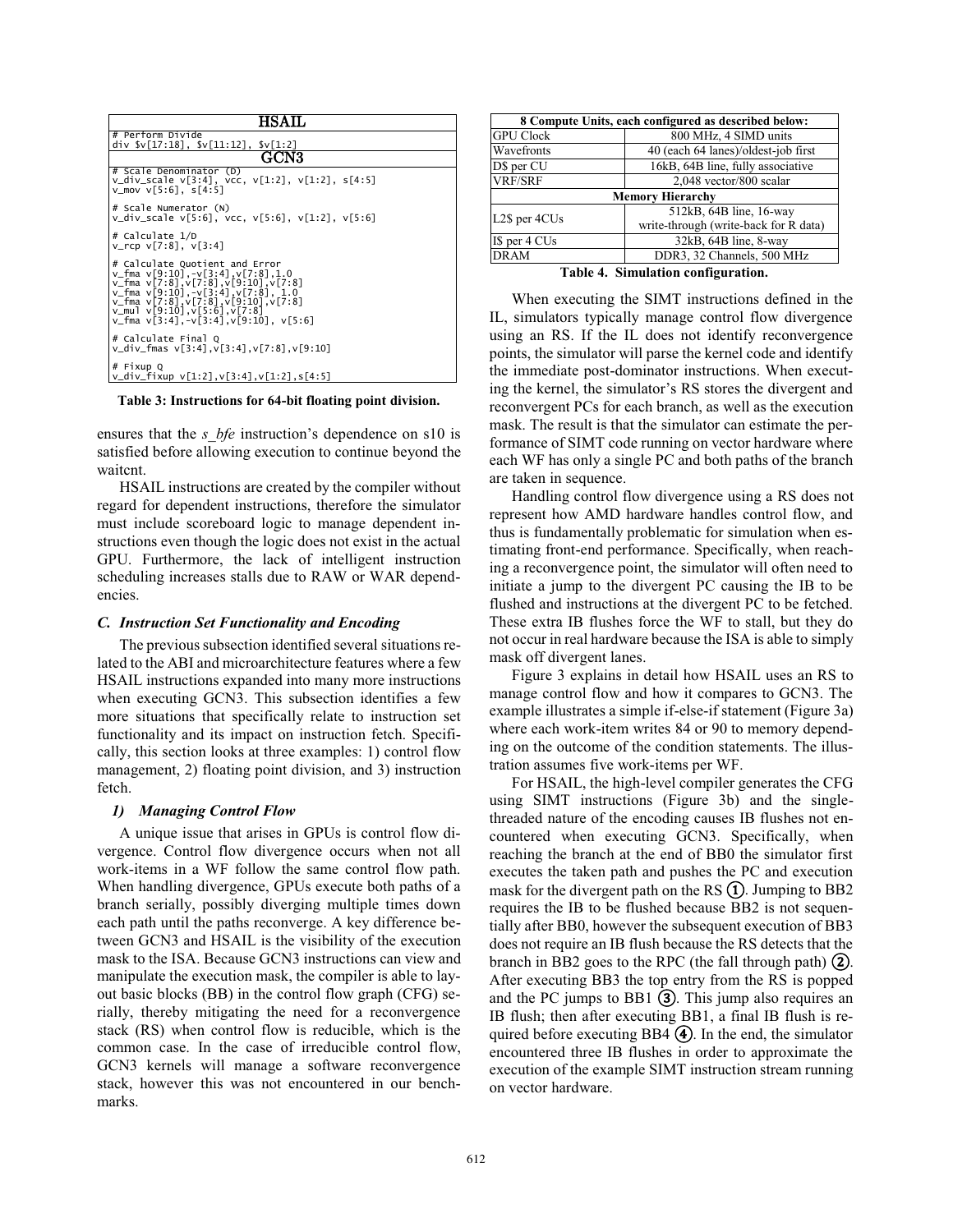

**Figure 4: ROCm gem5 compilation flow.**

For GCN3, the finalizer generates the CFG using both scalar and vector instructions and uses branch instructions only to bypass completely inactive paths of execution (Figure 3c). These optimized bypass paths are highlighted with dashed arrows and are not executed in this example because collectively the work-items execute all basic blocks. By ensuring the CFG is reducible, and through the use of predication, the main control flow of the program is handled without taking branches or simulator-initiated jumps ❶❷❸❹❺. No IB flushes are needed, and the front-end of the GPU executes without stalling. The result is the GCN3 code executes the divergent control flow far more efficiently than HSAIL.

# *2) Floating Point Division*

Floating point division is another area for which HSAIL greatly simplifies its ISA. In HSAIL floating point division is performed by a single *div* instruction; GCN3 on the other hand, relies on several floating point instructions to implement the Newton-Raphson method [3], as shown in Table 3. While the instruction expansion can be approximated using a comparable latency for the HSAIL instruction, the effects of increased register pressure can only be simulated using the GCN3 code.

### *3) Instruction Fetching*

Instruction fetch is particularly challenging to model under HSAIL simulation due to fundamental differences in encoding between HSAIL and GCN3. Specifically, HSAIL kernels are encoded in a BRIG binary, and HSAIL instructions are not meant to be fetched from memory or directly executed and decoded by hardware. Instead, HSAIL instructions are encoded as verbose data structures and may require several kilobytes of storage. This is because the BRIG format was designed to be easily decoded by finalizer software. When simulating HSAIL, all instructions in a BRIG binary are extracted and decoded into simulator specific instruction objects as the GPU kernel is loaded. In

| Workload            | Description                                        |
|---------------------|----------------------------------------------------|
| Array BW            | Memory streaming                                   |
| <b>Bitonic Sort</b> | Parallel merge sort                                |
| CoMD                | DOE Molecular-dynamics algorithms                  |
| $_{\rm FFT}$        | Digital signal processing                          |
| <b>HPGMG</b>        | Ranks HPC systems                                  |
| <b>LULESH</b>       | Hydrodynamic simulation                            |
| MD                  | Generic Molecular-dynamics algorithms              |
| <b>SNAP</b>         | Discrete ordinates neutral particle transport app. |
| SpMV                | Sparse matrix-vector multiplication                |
| ${\rm XSBench}$     | Monte Carlo particle transport simulation          |
|                     | Toble 5: Description of evaluated workloads        |

**Table 5: Description of evaluated workloads.**

gem5's HSAIL simulator, each instruction is then represented as a fixed length 64b unsigned integer value that is stored in simulated memory and provides a way for the simulator to find the corresponding instruction object. In contrast, GCN3 uses variable length instructions: 32b, 64b, or 32b with a 32b inline constant.

# **METHODOLOGY**

Our evaluation methodology relies on gem5's GPU model, which AMD recently released [10], and the opensource ROCm software stack. Prior to this work gem5 only supported OpenCL™ [27], executed HSAIL instructions, and emulated the runtime API. A similar approach has been used by other GPU simulators [11][35]. In contrast, our GCN3 implementation faithfully supports the ROCm stack [8] and the GCN3 ISA and only emulates kernel driver functionality. Table 4 summarizes the key system parameters we use to compare HSAIL and GCN3.

Figure 4 shows several of the components that were added to the gem5 GPU compute model to execute GCN3 kernels. It also provides an overview of the compilation and code loader flow for the model. All programs are compiled using the heterogeneous compute compiler (HCC) [4]. HCC is an open-source  $C++$  compiler for heterogeneous compute that compiles both CPU and accelerator code from single source via its compiler frontend. The simulator is able to run HCC applications on an unmodified version of the user-level ROCm stack [8]. This includes the HCC libraries, the ROC runtime, and the user-space thunk driver that interfaces with the kernel-space driver. The kernel driver is emulated in gem5's OS emulation layer.

HCC compiles and links C++ source, and produces a single multi-ISA ELF binary. The resultant ELF binary includes both the x86 instructions, and an embedded BRIG binary that stores the HSAIL instructions. The HCC toolchain includes a script called *extractkernel* that allows a user to extract the BRIG image directly from the multi-ISA ELF binary. To generate GCN3 code, we use AMD's offline finalizer tool: *amdhsafin* [6]. This allows us to generate and execute separate GPU kernel binaries containing HSAIL and GCN3 instructions from the same application. Table 5 describes the applications used in this study [1][5].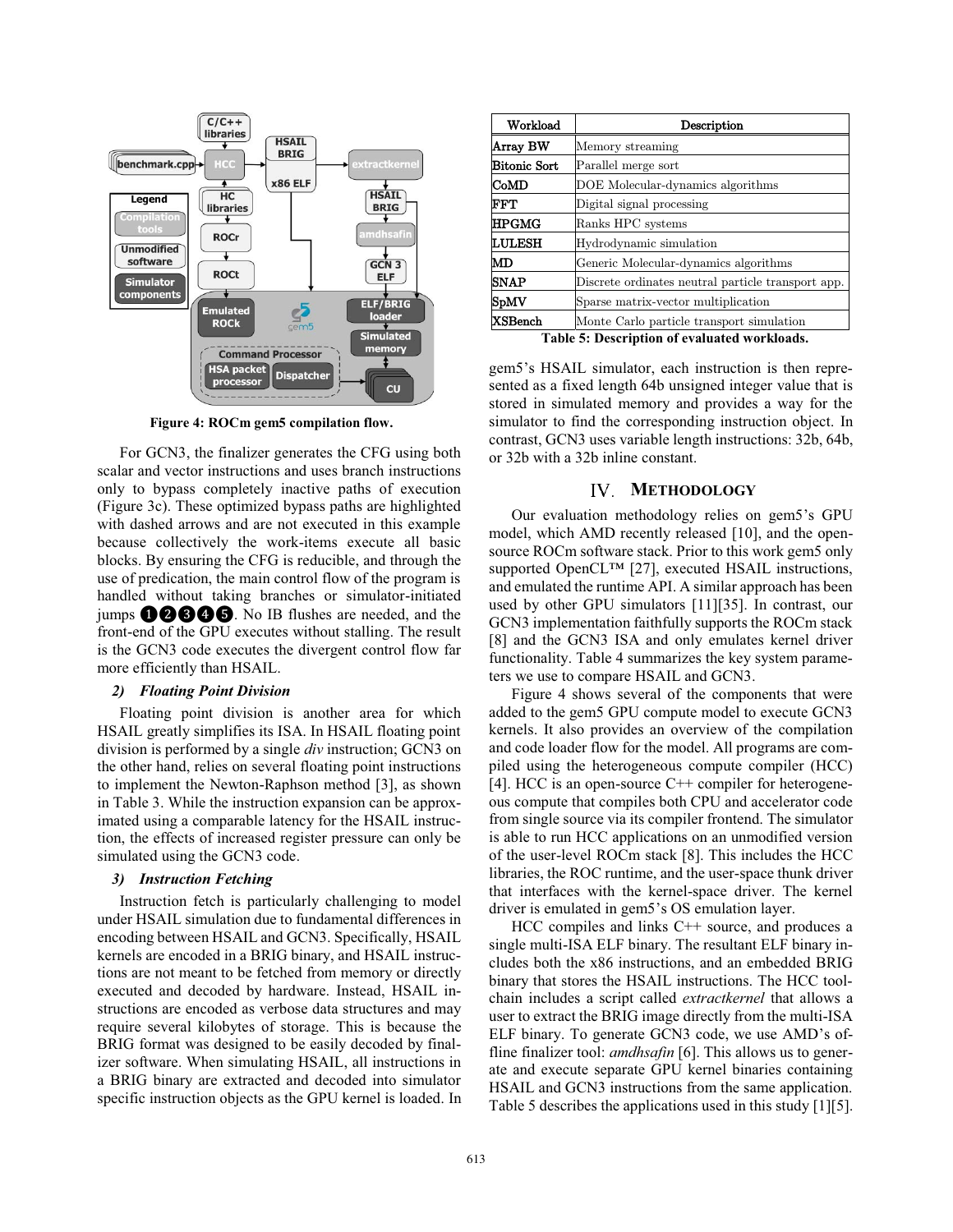

**Figure 5: Dynamic instruction count and breakdown normalized to HSAIL.**

#### V. **BEHAVIOR DIFFERENCES**

### *A. Dynamic Instructions*

One of the starkest behavior differences between HSAIL and GCN is their dynamic instruction executions. Figure 5 breaks down the types of HSAIL instructions executed for each workload and compares that to GCN3 (note that all HSAIL ALU instructions are vector instructions). The *Misc* classification includes NOP, barrier, and end-ofprogram instructions. With FFT being the notable exception, Figure 5 shows that the GCN3 kernels execute 1.5×- 3× more dynamic instructions than HSAIL. As explained in §III.C and validated by comparing the breakdowns of instruction types, the significant expansion of GCN3 instructions cannot be attributed to a single factor. Instead, most workloads see a diverse expansion of instruction types. For instance, CoMD has one of the highest percentages of HSAIL branch instructions, which are then expanded to many GCN3 scalar ALU and branch instructions. Meanwhile, Array BW, LULESH, and HPGMG have a high number of HSAIL vector memory operations that get expanded into many scalar ALU, scalar memory, and waitcnt instructions.

FFT is the one benchmark whose GCN3 execution has the most similar behavior to HSAIL. This is because FFT is the most compute-bound application in our suite with around 95% of instructions being ALU instructions (for GCN3 this includes scalar ALU instructions) and very few branches. FFT uses many conditional move instructions, which mitigate the need for extra control flow instructions. It should also be noted that FFT executes no divide instructions, thus there is minimal GCN3 code expansion.

# *B. VRF Bank Conflicts*

Contention for the VRF can have a significant impact on performance. It is crucial that simulation accurately reflects the VRF usage of kernels under test. Architecturally, HSAIL (which is register-allocated) allows up to 2,048 32-bit architectural vector registers per WF, whereas GCN3 only allows 256. In addition, GCN3 allows up to 102 scalar registers per WF. HSAIL has no concept of a scalar register file, so all HSAIL register values must fit in the VRF.

Figure 6 shows that GCN3 encounters approximately one third the port conflicts of HSAIL. The reasons for this are two-fold. First, many GCN vector instructions use at least one scalar register operand (e.g., a base address) whereas all HSAIL operands must come from the VRF. Second, the GCN3 finalizer inserts independent instructions between instructions that have register dependencies. The result is WFs simultaneously executing on the same compute unit place less demand on the VRF.

Figure 7 confirms this behavior by plotting the median reuse distance for vector registers. We define the reuse distance as the number of dynamic instructions executed by a WF between reuse of a vector register. The median reuse distance for GCN3 is nearly twice that of HSAIL confirming the significant impact the finalizer's intelligent instruction scheduling has on execution behavior. The notable exception is FFT. As previously mentioned in §V.A, FFT is compute-bound, and executes few instructions that require expansion or drastically change register file access behavior, therefore HSAIL is able to capture its reuse distance well. While FFT's relative reuse distance for GCN3 is essentially the same as it is for HSAIL, this workload has one of the highest absolute reuse distances of any of our workloads. Under GCN3, FFT takes advantage of the scalar unit for its many compare operations and conditional moves, HSAIL on the other hand may only use vector registers. Thus, while HSAIL and GCN3 may reuse individual VRF entries sparsely, HSAIL accesses many more vector registers, thereby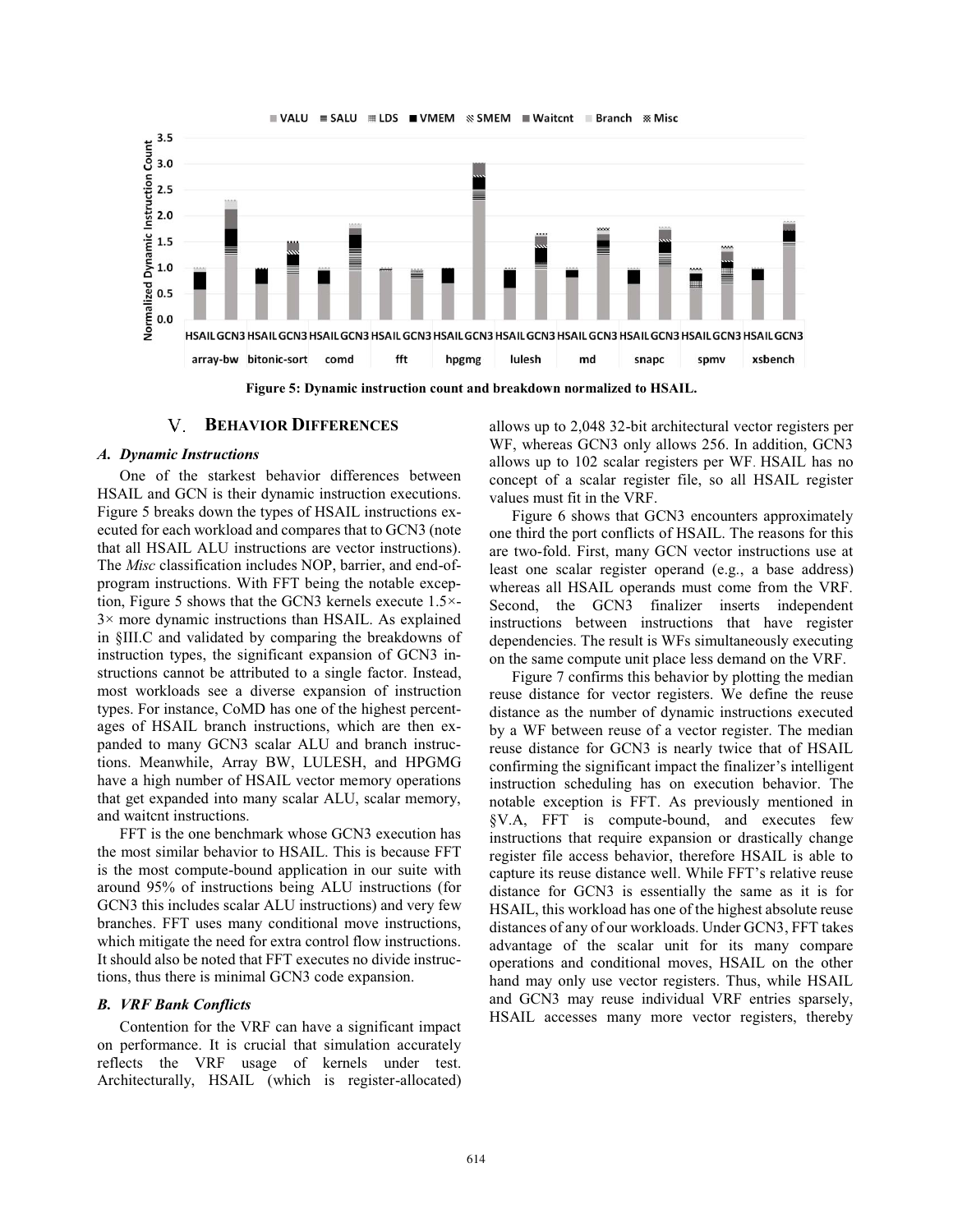



increasing the probability of its vector operands being mapped to the same bank and encountering conflicts.

# *C. Instruction Fetching*

IL instructions are inaccurate for representing a kernel's instruction footprint. As described in §III.C.3) the HSAIL instructions are represented in software data structures, and the encoding was primarily designed for fast interpretation by finalization tools, rather than a hardware decoder. To approximate the storage of HSAIL instructions, the gem5 GPU model encodes each instruction using 64 bits. Figure 8 compares this approximation to the true instruction footprint of the corresponding GCN3 kernels and shows that even with the conservative approximation, HSAIL kernels underrepresent the true instruction footprint by  $2.4 \times$  on average. This large relative difference is due to GCN3's code expansion, but for most applications even the GCN3 footprint fits in the 16KB I-cache.

The noteworthy exception to this trend is LULESH, which is composed of 27 unique kernels and has an absolute instruction footprint of 16KB and 40KB for HSAIL and GCN3, respectively. Because the GCN3 instruction footprint significantly exceeds the L1 instruction cache size of 16KB, LULESH sees a  $10\times$  increase in L1 instruction fetch misses and an effective L1 fetch latency increase of 8×. The result is a substantial increase in overall runtime (see Figure 12).



**Figure 6: Number of VRF bank conflicts. Figure 7: Median vector register reuse distance.**



Beyond the instruction footprint, the higher-level IL abstraction can also cause significant differences in instruction fetch behavior due to control flow management. §III.C.1) described fetch buffer implications of using HSAIL's SIMT ISA, and Figure 9 confirms that GCN3 kernels require fewer than half as many IB flushes as their equivalent HSAIL kernels. Bitonic-Sort and HPGMG do not contain branches, and instead use predication to manage conditionals. Array BW and XSBench have simple control flow constructs (simple loops or direct branches) that are amenable to HSAIL execution. The result is that, in general, GCN3 kernels execute control flow more efficiently than their HSAIL kernel counterparts.

#### *D. VRF Value Redundancy*

Identifying the redundancy of individual operand values within the VRF has been the focus of several recent works [29][31][39]. We perform a simple case study to evaluate the uniqueness of operand values across all VRF accesses in our applications. Figure 10 shows the uniqueness of lane values for VRF reads and writes. A higher bar means more unique values observed. To calculate operand uniqueness, we take the cardinality of the set of all unique lane values observed for VRF accesses, divided by the total number of lanes accessed (e.g., if we have 32 active lanes for a VRF write, and we write only 8 unique values, that is a uniqueness of 25%).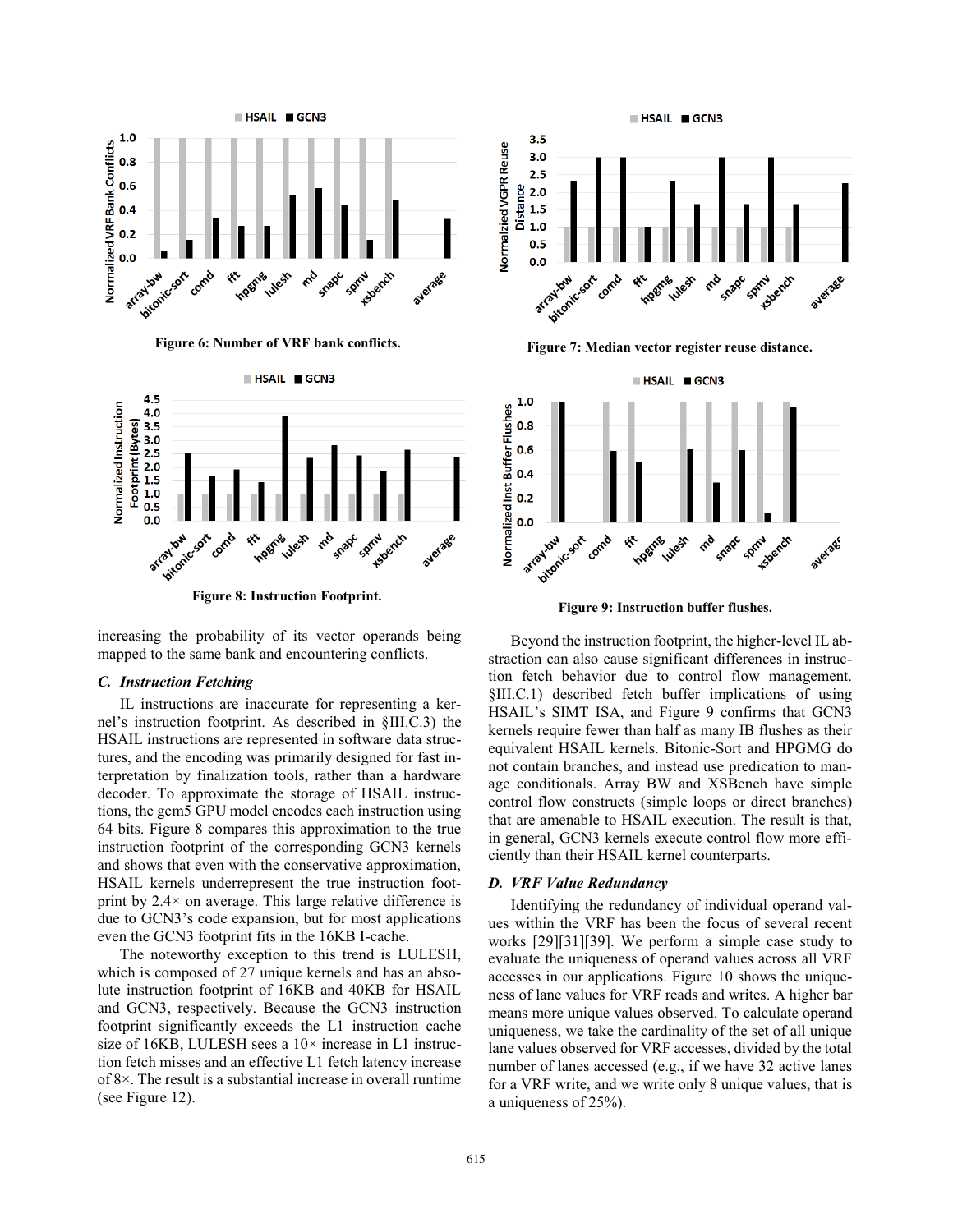



As can be seen in Figure 10, very different values can be observed at the VRF simply because of the ISA, which could lead to incorrect conclusions about the effectiveness of any value compression or reuse technique. One would expect that GCN3 codes would show a universal increase in value uniqueness because of GCN3's ability to execute scalar instructions and use scalar operands (even for vector instructions), however this is not the case. In the common case, value redundancy that is inherent to the kernel remains, and in some cases redundancy is exacerbated by the GCN3 ISA.

Two reasons why GCN3 codes are not able to improve value uniqueness are worth highlighting: 1) the scalar unit in GCN3 is not generally used for computation, and 2) HSAIL's abstract ABI hides redundant base addresses when accessing special segments because the addresses are not stored registers.

Contrasting the results for Array BW and LULESH in Figure 10 demonstrates this issue. Array BW is a simple kernel that reads from a buffer stored in global memory in a very tight loop, and LULESH has many small kernels where memory accesses to special segments make up a non-trivial portion of kernel instructions. Here Array BW drastically underestimates the uniqueness of operand values, showing a uniqueness of about 12%. GCN3, however shows a significant improvement in value uniqueness at nearly 30%. Because Array BW is dominated by global memory loads, both applications experience a low uniqueness; however, under GCN3 the instructions that update the address as it traverses the array are able to utilize scalar values and explicit vector registers that hold each lane's unique ID. These actions are implicit under HSAIL.

LULESH demonstrates the opposite effect: HSAIL drastically overestimates the value uniqueness (65% for HSAIL and 25% for GCN3) because it accesses special segments (kernarg and private), whose addresses calculations are hidden from HSAIL and exposed to GCN3. In addition, floating point operations in HSAIL limit the visibility of many intermediate values. For example, the expansion of HSAIL's floating point divide instruction shown in



Table 3 may cause increased value redundancy when multiple lanes generate the same values, such as NaN or 0.

#### *E. Throughput and Runtime*

Figure 11 compares the instructions per cycle (IPC) rates of HSAIL and GCN3, and, as expected, GCN3 generally achieves higher IPC because in many situations multiple GCN3 instructions are equivalent to a single HSAIL instruction. While IPC is not necessarily commensurable across ISAs, it is one of the key metrics used to evaluate performance, therefore it should track the underlying microarchitecture resource utilization accurately. HSAIL, therefore, will always do a poor job of expressing how well a workload utilizes hardware resources. In fact, some resources such as the scalar unit are never used by HSAIL, thus confirming the pitfall of using HSAIL kernels to evaluate resource usage.

The noticeable exceptions to this trend are FFT and LULESH, which encounter slight IPC degradations for GCN3. FFT's degradation is due to the fact that FFT is one application that does not experience any GCN3 instruction expansion, but some HSAIL ALU instructions are translated to GCN3 scalar ALU instructions. Since there are four vector ALU (VALU) units per CU, but only one scalar ALU unit, this results in increased contention and a slight slowdown for the GCN3 kernel. Meanwhile, LULESH's degradation is due its significant number of dynamic kernel launches, which number in the thousands. HSAIL does not have an ABI that specifies where kernarg base addresses are specified (in GCN3 the ABI specifies which registers they are stored in) therefore the simulator provides them at no cost. GCN3 kernels must retrieve kernarg base addresses from registers, and due to LULESH's larger register demand, this leads to extra cycles waiting for data in GCN3 when compared to HSAIL.

Overall, it is hard to predict and compensate for the runtime implications of using HSAIL, which underscores the importance of using GCN3. Simulating HSAIL instructions will be optimistic by assuming smaller instruction footprints and lower resource utilization.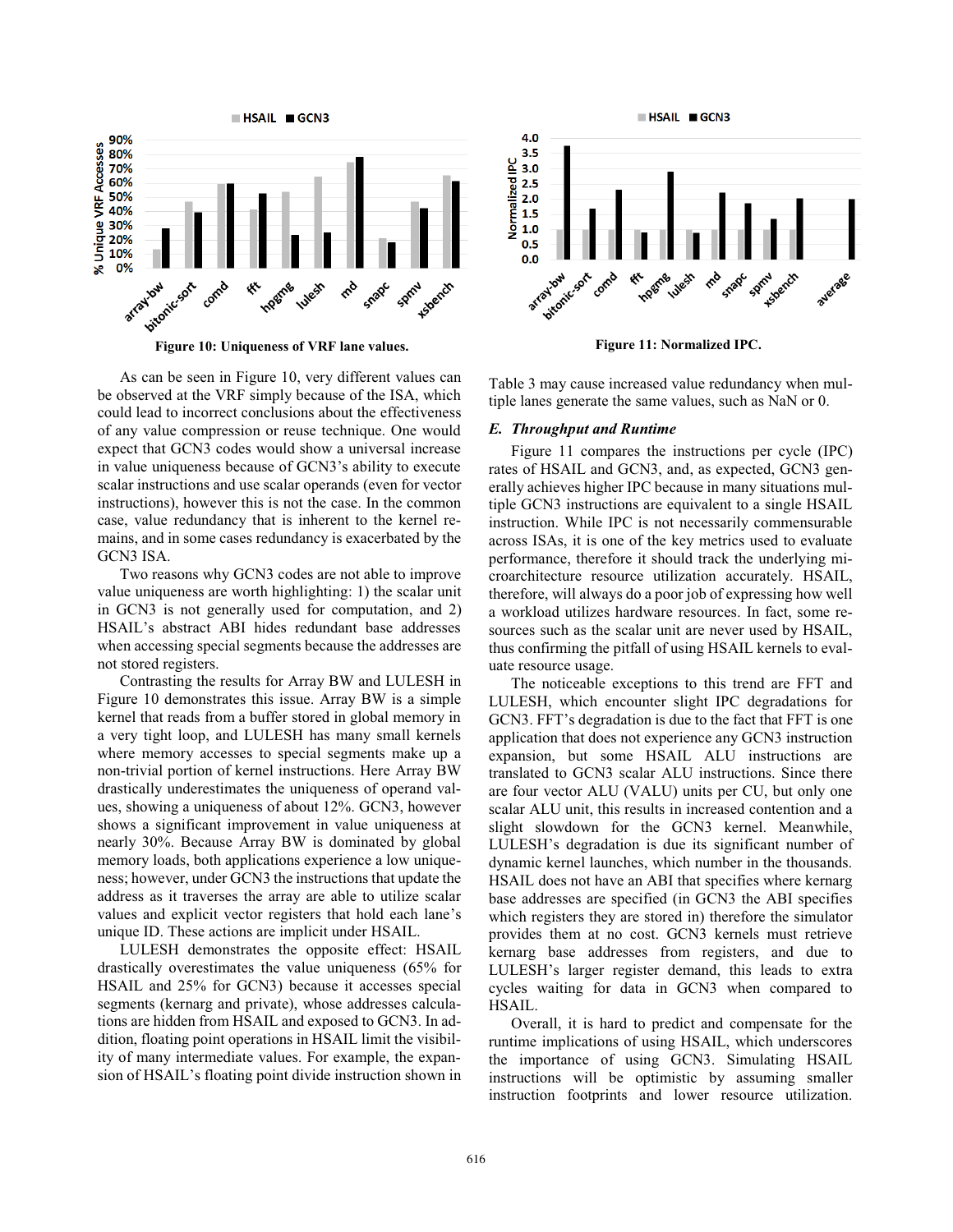

**Figure 12: Normalized Performance.**

However, simulating HSAIL instructions will be pessimistic with regards to instruction scheduling, VRF port conflicts, and IB flushes. The result is HSAIL's runtime can vary significantly from GCN3. In particular, Figure 12 shows that HSAIL runtime is  $1.6\times$  higher for Array BW, but GCN3 is 1.85× higher for LULESH.

#### **BEHAVIOR SIMILARITIES**

### *A. Data Footprint*

Table 6 shows the data footprint for each benchmark. Fundamentally the same computation is performed on the same data regardless of which ISA is used, therefore the data footprints are precisely the same for most benchmarks. The notable exceptions, FFT and LULESH, have footprints that are  $20\%$  and  $4\times$  larger, respectively, when run in HSAIL. This is because of the simplified way the simulator handles special memory segments, such as the private or spill segments, due to HSAIL's lack of an ABI. FFT and LULESH are the only applications in our suite that use special memory segments (spill and private, respectively). Both applications use special segments to spill and fill because of their large register demands.

Because HSAIL does not have a known location from which it may retrieve its segment base addresses, the simulator maps and manages the memory for special segments independent of the real runtime. Each time a kernel is dynamically launched, the emulated HSAIL ABI must allocate new segment mappings.

GCN3 kernels require support for a robust ABI to run correctly, therefore we rely on the real runtime's support for the ABI, and model the hardware with higher fidelity. When running GCN3 kernels the simulator does not maintain segment mappings, and because the runtime allocates segment memory on a per-process basis, as opposed to a per-kernel basis, the memory is reused across kernel launches within the same process.

#### *B. SIMD Utilization*

Previously, §V highlighted behavior differences between HSAIL and GCN3 to justify simulating at the machine ISA level. There are, however, a few aspects of

|                       | Data Footprint |       | <b>SIMD</b> Utilization |                  |
|-----------------------|----------------|-------|-------------------------|------------------|
|                       | <b>IISAIL</b>  | GCN3  | <b>IISAIL</b>           | GCN <sub>3</sub> |
| $Array-BW$            | 386kb          | 386kB | $100\%$                 | $100\%$          |
| Bitonic Sort          | 512kB          | 512kB | $100\%$                 | $100\%$          |
| CoMD                  | 4MB            | 4MB   | 23\%                    | 21%              |
| FFT                   | 232MB          | 192MB | $100\%$                 | 99%              |
| HPGMG                 | 9MB            | 9MB   | $100\%$                 | $100\%$          |
| LULESH                | 36MB           | 8MB   | 98%                     | 96%              |
| MD                    | 960kB          | 960kB | $100\%$                 | $100\%$          |
| SNAPC                 | 2MB            | 2MB   | $100\%$                 | $100\%$          |
| SPMV                  | 3MB            | 3MB   | 67%                     | $72\%$           |
| $_{\mathrm{XSBench}}$ | 58MB           | 58MB  | $53\%$                  | 52%              |

**Table 6: Similar stats HSAIL vs. GCN3.**

HSAIL's execution behavior that closely match GCN3, which can justify using HSAIL instructions in certain situations. In particular, Table 6 compares the VALU lane utilization for GCN3 and HSAIL and shows HSAIL utilizes the SIMD lanes within a few percent of GCN3. This result shows that while many aspects of the microarchitecture are unknown to HSAIL, the overall computation requirements and work-item activity of a kernel are dependent on the program behavior, not the ISA description.

### **HARDWARE CORRELATION**

To determine the overall impact of evaluating GPU kernels using an IL, we compare the simulated execution time our applications, for both GCN3 and HSAIL, against GCN3-based [38] hardware. In particular, hardware data are collected on an AMD Pro A12-8800B APU. We run the same codes in both simulation and hardware, and we use the same binaries in the case of GCN3 execution. We use the Radeon Compute Profiler (RCP) [7] to collect hardware performance counters. Table 4 describes the GPU configuration we simulate, which matches the hardware CUs and cache system as closely as possible.

The mean absolute runtime error (averaged across all kernels) is shown in Table 7. While not shown in the table due to space, GCN3 error remains consistent across kernels, while HSAIL error exhibits high variance. For both simulated ISAs, the correlation is quite high. This shows that simulating under either ISA may provide performance data that correlates well with hardware (i.e., it preserves performance trends). The next set of columns in the table show the average absolute error with respect to hardware. The error for GCN3 simulations is around 45%. In contrast, the HSAIL error is significantly higher than GCN3 at 75%. It should be noted that we did not attempt to eliminate the sources of error in the open-source model itself because we are only interested in understanding the error that is *inherent* when evaluating applications under an IL. In addition to execution time, we are able to collect several microarchitecture-agnostic performance counters using the RCP. In particular, the dynamic instruction count, instruction mix, and SIMD utilization are all 100% accurate when executing GCN3.

These results demonstrate that, while some error exists in the model itself, HSAIL adds significant additional error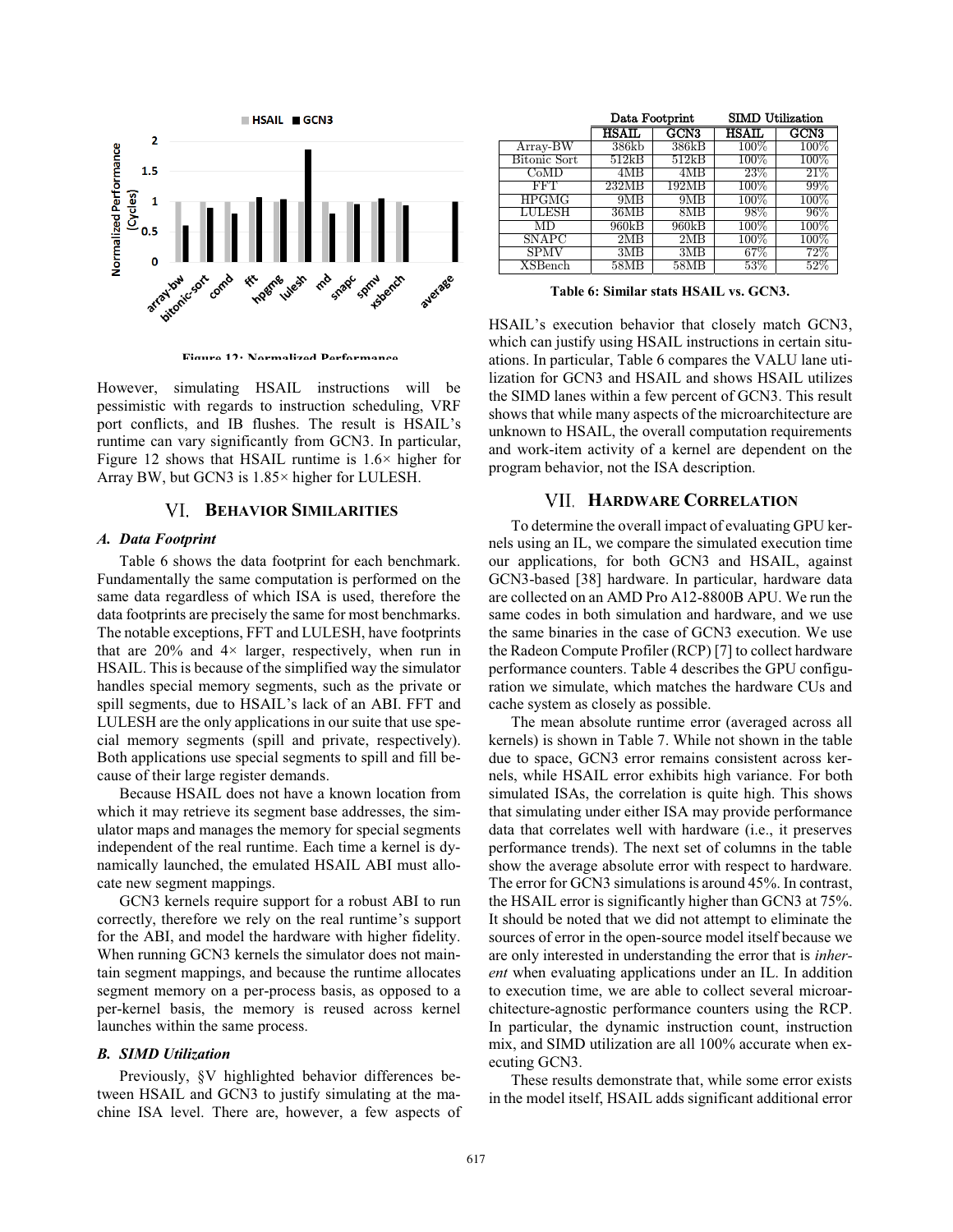| Correlation  |       | Avg. Absolute Error |      |  |
|--------------|-------|---------------------|------|--|
| <b>HSAII</b> | GCN3  | HSAIL.              | GCN3 |  |
| ነ ዓ71        | ገ 973 | 75%                 | ∕ ∩∩ |  |

**Table 7: Hardware correlation and error**.

that is difficult to predict. GCN3 simulation error, on the other hand, is due only due to modeling error [12][15][20][23].

# **VIII. RELATED WORK**

#### *A. GPU Simulation*

The most closely related work to ours is Barra [17]. The authors claim that using PTX may lead to low accuracy, and they perform simulations using a reverse-engineered ISA (decuda [36]) for the Tesla architecture [30]. However, the paper only focuses on functional simulation and microarchitiecture-agnostic metrics. In comparison, our work demonstrates why microarchitects need to consider the differences in ISA abstraction.

GPGPU-Sim [11] is currently the most popular general-purpose GPU simulator, and it models NVIDIA GPUs while executing PTX and GT200 SASS. The source code is linked to a custom runtime, which intercepts all GPGPU function calls and emulates the effects. gem5-GPU [34] integrates GPGPU-Sim with gem5.

Multi2Sim [35] is a simulation framework for CPU-GPU heterogeneous computing, and it models AMD's GCN1 ISA. Multi2Sim also uses custom runtime implementations. MacSim [28] is a trace-driven heterogeneous architecture simulator that models PTX. The PTX traces are generated using GPUOcelot [21] (a dynamic compilation framework that works at a virtual ISA level), and Mac-Sim converts trace instructions into RISC style micro-ops.

Attila [19] models the ARB ISA for OpenGL applications, and does not have a GPU compute model. GpuTejas [32] provides a parallel GPU simulation infrastructure; however, it does so using PTX. HSAemu [22] is a full-system emulator for the HSA platform and uses HSAIL.

Other than Attila, which models the ARB ISA for OpenGL applications and does not have a GPU compute model, these simulators model various GPU microarchitectures and memory systems. However, unlike our work, most of these simulators model ILs such as PTX or HSAIL. Even in situations when simulators use the machine ISA, such as Multi2Sim executing the AMD's GCN1 ISA [9] or GPGPU-Sim executing SASS in a specialized encoding called "PTXplus," these simulators still emulate the runtime rather than supporting the full user-level software stack.

#### *B. ISA Comparison*

Blem et al. [13] provide a detailed analysis of the effects the ISA has on a microprocessor's energy, power, and performance. Their work is entirely focused on how the ARM and x86 ISAs affect the microarchitecture on which

they run, and they conclude that, because most microprocessors execute RISC-like micro-ops, the high-level ISA does not matter much. Their work does not evaluate the effects of running (or simulating) different ISAs on the exact same microarchitecture.

# IX. CONCLUSION

We have shown that, beyond the microarchitecture, the ISA used to encode applications can have significant effects on any conclusions drawn from simulation results. While accuracy may be maintained for a few statistics, architects must be aware of the pitfalls we have pointed out when drawing conclusions based on IL simulation. There are inherent differences between the instructions themselves and what knowledge the ISA has about the microarchitecture. In addition, the lack of an ABI for ILs abstracts away key hardware/software interactions. These differences can have first-order effects on the observed usage of resources and secondary effects on overall application performance, thus motivating the use of a machine ISA.

#### **ACKNOWLEDGMENT**

The authors would like to thank Tony Tye for his help with understanding the HSA ABI and ROCm stack. The authors also thank Steve Reinhardt, who wrote much of gem5's initial HSAIL implementation. AMD, the AMD Arrow logo, Radeon, and combinations thereof are trademarks of Advanced Micro Devices, Inc. Other product names used in this publication are for identification purposes only and may be trademarks of their respective companies. OpenCL is a trademark of Apple Inc. used by permission by Khronos.

#### **REFERENCES**

- [1] AMD. "Compute Applications". GitHub Repository, 2017. http://github.com/AMDComputeLibraries/ComputeApps. Accessed: February 27, 2017.
- [2] AMD. "Graphics Core Next (GCN) Architecture". AMD Whitepaper, http://amd.com/Documents/GCN\_Architecture\_witepaper.pdf. Accessed: February 27, 2017.
- [3] AMD. "Graphics Core Next Architecture, Generation 3". AMD Technical Manual, 2016. http://gpuopen.com/wpcontent/uploads/2016/08/AMD\_GCN3\_Instruction\_Set\_Architectu re\_rev1.1.pdf. Accessed: February 27, 2017.
- [4] AMD. "HCC". https://www.github.com/RadeonOpenCompute/hcc/wiki. Accessed: February 27, 2017.
- [5] AMD. "HCC Sample Applications", GitHub Repository, 2016. http://github.com/RadeonOpenCompute/HCC-Example-Application. Accessed: February 27, 2017.
- [6] AMD. "HSAIL Offline Finalizer", GitHub Repository, 2016. https://github.com/HSAFoundation/HSA-HOF-AMD. Accessed: February 27, 2017.
- [7] AMD. "Radeon Compute Profiler", GitHub Repository, 2017. https://github.com/GPUOpen-Tools/RCP. Accessed: September 20, 2017.
- [8] AMD. "ROCm: Platform for Development, Discovery and Education Around GPU Computing". http://gpuopen.com/computeproduct/rocm. Accessed: February 27, 2017.